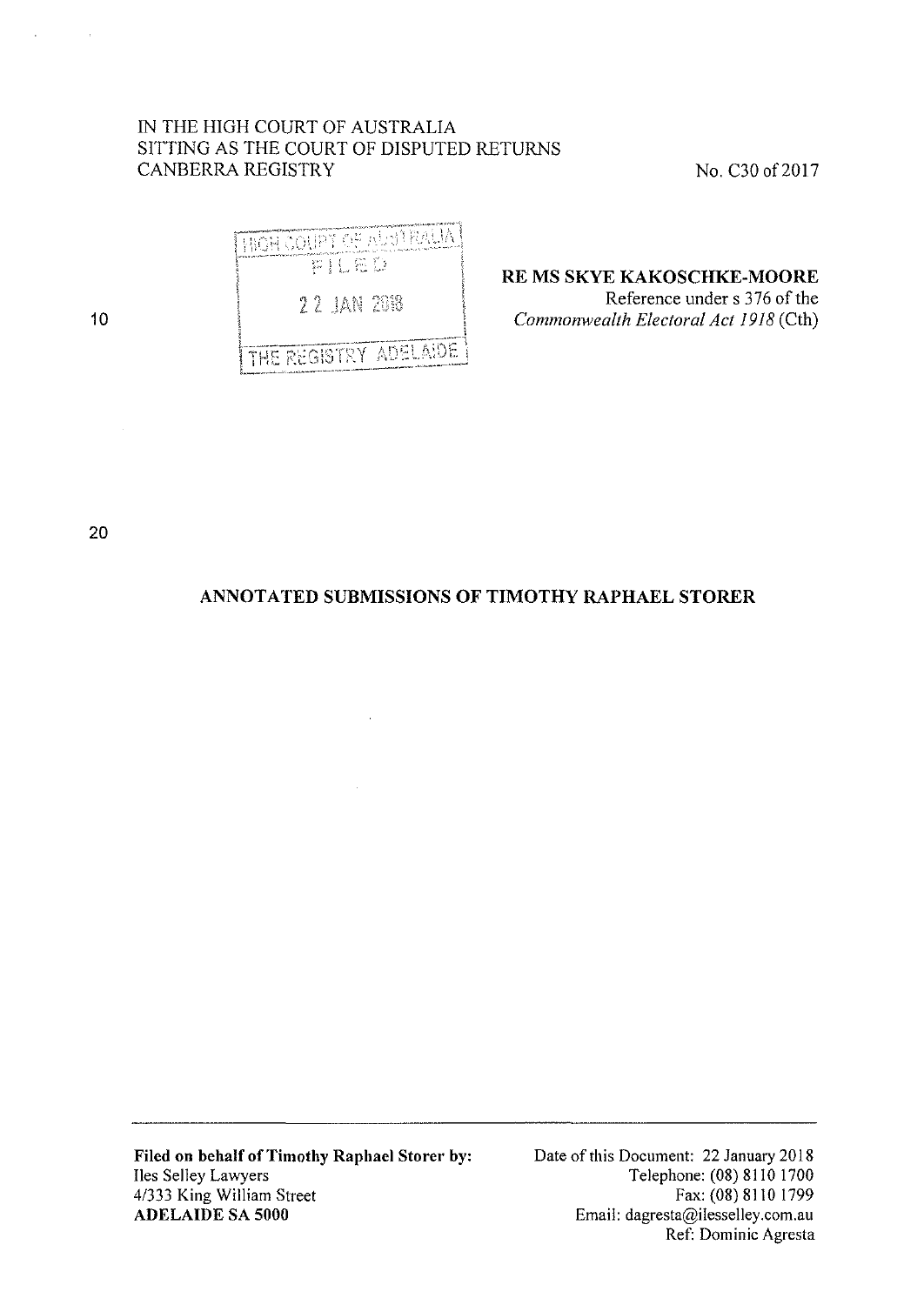# -2-

# **ANNOTATED SUBMISSIONS OF TIMOTHY RAPHAEL STORER ("Mr Storer")**

# **Part I: Internet publication**

1. These submissions are in a form suitable for publication on the interne!.

# **Part 11: Statement of Issues**

- 2. There appears to be no dispute that, at all relevant times prior to the 2016 election, Ms Kakoschke-Moore was disqualified under section 44(i) of the *Constitution* and was therefore not validly returned as elected. As a result, by letter addressed to the President of the Senate she resigned her place on 22 November 2017 citing her dual citizenship as disentitling her from sitting under section 44(i) of the *Constitution.*  Accordingly, there is no doubt that there is a current vacancy in the representation of South Australia in the Senate and all parties appear to agree that the vacancy is to be filled after a special count of the votes cast at the 2016 election.
- 3. The issues raised by this reference are limited to the following:
	- 3 .1. Is there a vacancy in the representation of South Australia in the Senate by reason of section 44(i) of the Commonwealth *Constitution?*
	- 3.2. On the basis that such a vacancy should be filled by the outcome of a special count of the votes cast at the 2016 election, should that special count exclude Ms Kakoschke-Moore on the grounds of her disqualification and/or resignation?
	- 3.3. Further, or in the alternative, does the fact that a candidate is disqualified under section 44 of the *Constitution* and chooses to resign her place in the Senate before her qualification status is referred to the Court of Disputed Returns, alter the manner in which such special count should be conducted?

# **Part Ill: Section 78B Notice**

4. No additional notice in compliance with 78B of the *Judiciary Act 1903* (Cth) is considered necessary given the Notice filed by the Attorney General on 7 December  $2017<sup>1</sup>$ 

# 30 **Part IV: Relevant Facts**

- 5. On 9 May 2016, the Governor-General, at the request of the Prime Minister and by way of proclamation, simultaneously dissolved the Senate and the House of Representatives, pursuant to s 57 of the *Constitution. <sup>2</sup>*
- 6. On 16 May 2016, the Governor of South Australia issued to the Australian Electoral Officer for the State of South Australia **("the AEO"),** a writ for the election of 12 Senators for South Australia (the SA Senate writ).<sup>3</sup> Pursuant to section 152 of the

10

<sup>1</sup> Case Book (CB) at pages **2-14.** 

<sup>2</sup> Paragraph [24] of the affidavit of Timothy John Courtney filed on 7 December 2017: CB 27. 3 **The Writ is reproduced at CB 7.**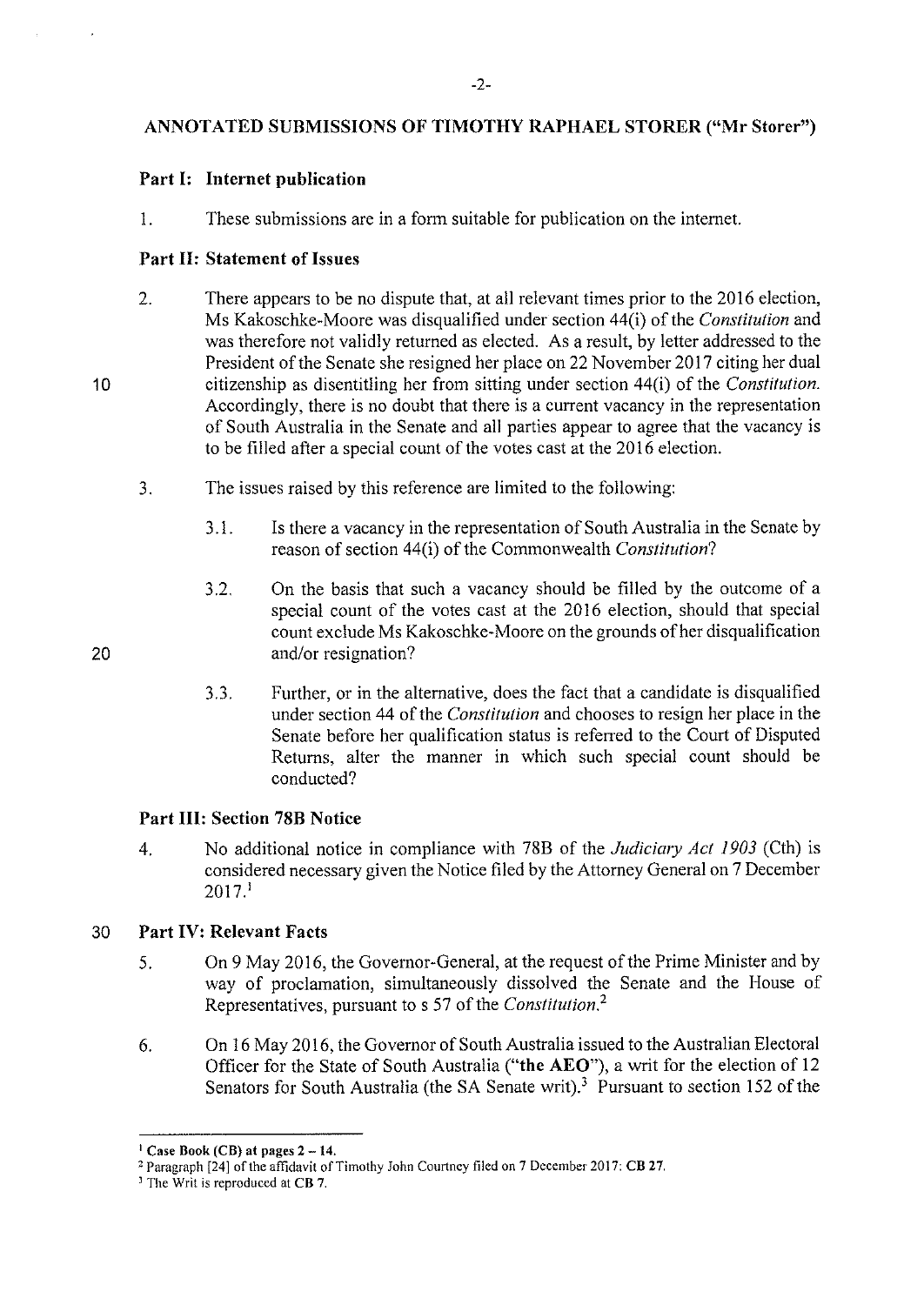*Commonwealth Electoral Act 1918* (Cth) ("the *Electoral Act*"), the writ fixed the following dates:

- 6.1. 23 May 2016, for the close of the Rolls;
- 6.2. 9 June 2016, for the close of nominations;
- 6.3. 2 July 2016, for the date on which the poll is taken; and
- 6.4. not later than 8 August 2016, for the return of the writ.
- 7. On 6 June 2016, the AEO received a Group Nomination by Registered Officer form for the registered political party Nick Xenophon Team (the NXT group nomination).<sup>4</sup>
- 10 8. The NXT Group Nomination<sup>5</sup> listed 4 candidates in the following order:
	- 8.1. Nick Xenophon;
	- 8.2. Stirling Griff;
	- 8.3. Skye Kakoschke-Moore; and
	- 8.4. Timothy Storer.
	- 9. Neither Ms Kakoschke-Moore's nor Mr Storer's nominations were rejected under s.172 of the *Electoral Act.*
	- 10. On 10 June 2016, Ms Kakoschke-Moore's and Mr Storer's nominations were declared. <sup>6</sup>
	- 11. On 4 August 2016, the AEO certified, pursuant to s 283(1 )(b) of the *Electoral Act,*  the following 12 candidates who had been elected (the South Australian certificate of election) in the following order:<sup>7</sup>

| 11.1.1 Simon BIRMINGHAM       | Liberal                       |
|-------------------------------|-------------------------------|
| 11.1.2. Penny WONG            | Australian Labor Party        |
| 11.1.3. Nick XENOPHON         | Nick Xenophon Team            |
| 11.1.4. Cory BERNARDI         | Liberal                       |
| 11.1.5. Don FARRELL           | Australian Labor Party        |
| 11.1.6. Stirling GRIFF        | Nick Xenophon Team            |
| 11.1.7 Anne RUSTON            | Liberal                       |
| 11.1.8. Alex GALLACHER        | <b>Australian Labor Party</b> |
| 11.1.9 David FAWCETT          | Liberal                       |
| 11.1.10. Skye KAKOSCHKE-MOORE | Nick Xenophon Team            |
| 11.1.11. Sarah HANSON-YOUNG   | The Greens                    |
| 11.1.12. Bob DAY              | <b>Family First</b>           |
|                               |                               |

20

<sup>&</sup>lt;sup>4</sup> Paragraph [26] of the affidavit of Timothy John Courtney filed on 7 December 2017:CB 27.<br><sup>5</sup> Exhibit TJC-3 to the affidavit of Timothy John Courtney filed on 7 December 2017: CB 41-43.<br><sup>6</sup> Paragraph [28] of the affidav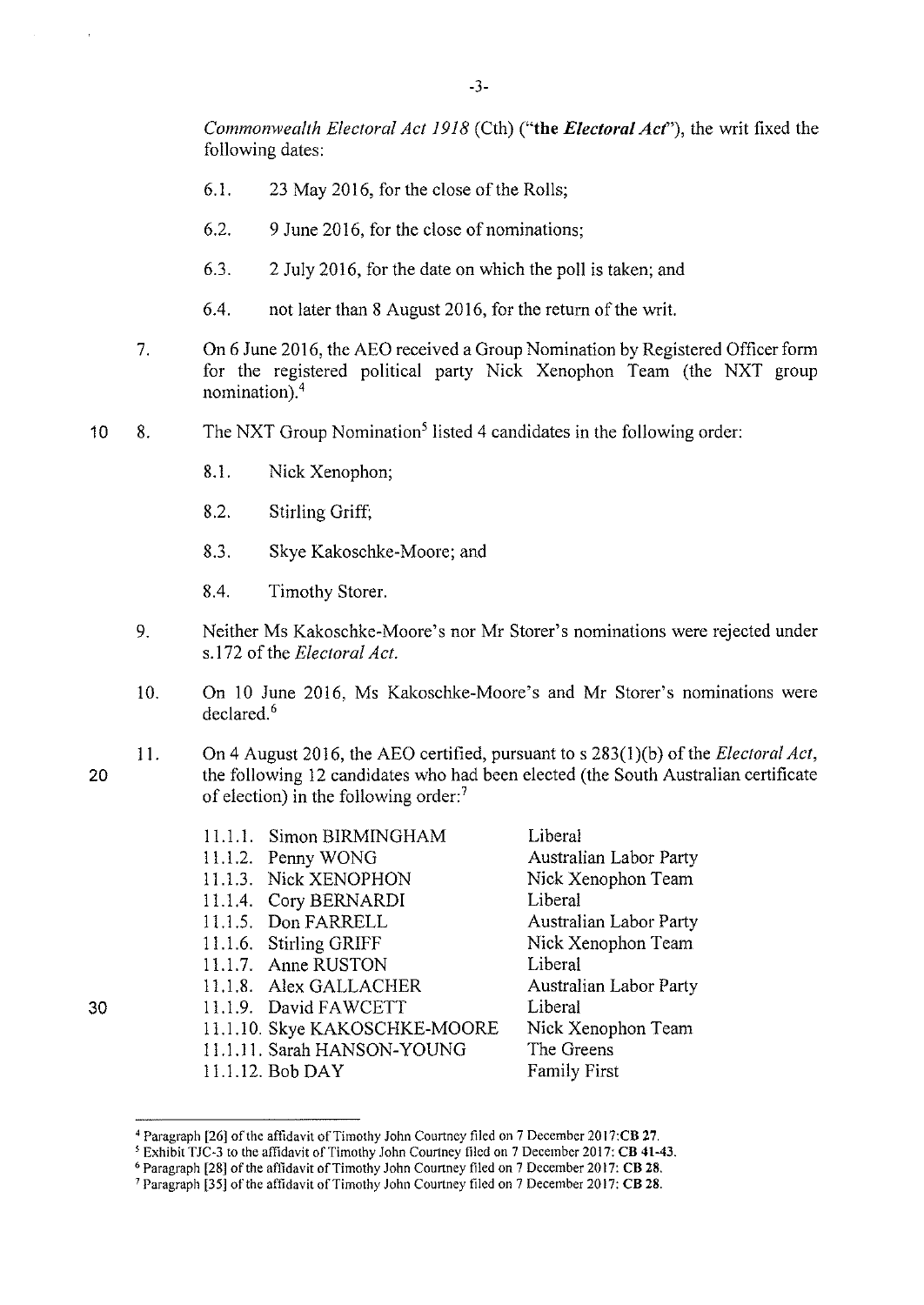- 12. On4 August 2016, a copy of the writ and the South Australian certificate of election were returned to the Governor of South Australia.<sup>8</sup>
- 13. On 13 April 2017, the AEO for South Australia conducted a special count of the ballot papers cast in the South Australian senate election in accordance with the orders made by this Court on 11 April 2017 in High Court of Australia Action No C14 of  $2016$ .<sup>9</sup> The candidates identified in that special count were, in order of election:
	- 13.1.1. Simon BIRMINGHAM 13.1.2. Penny WONG 13.1.3. Nick XENOPHON 13.1.4. Cory BERNARDI 13.1.5. Don FARRELL 13.1.6. Stirling GRJFF 13.1.7. Anne RUSTON 13.1.8. Alex GALLACHER 13.1.9. David FAWCETT 13.1.1 0. Sarah HANSON-YOUNG 13.1.11. Skye KAKOSCHKE-MOORE 13.1.12. Lucy GICHUHI<sup>10</sup> Liberal Australian Labor Party Nick Xenophon Team Liberal Australian Labor Party Nick Xenophon Team Liberal Australian Labor Party Liberal The Greens Nick Xenophon Team Family First

**Senator Xenophon** 

- 14. In November 2007, Senator Xenophon was elected to the Senate for the first time. Senator Xenophon was subsequently re-elected to the Australian Senate on 7 September 2013 and 2 July 2016. At no time prior to either election did it cross his mind that he might have some form of British citizenship by descent arising from the fact that Cyprus, where his father was born, was a British possession at the time of his father's birth. <sup>11</sup>
- 15. On 12 August 2017, one or more journalists made inquiries of Senator Xenophon's office as to whether Senator Xenophon was a British citizen. <sup>12</sup>

# 30 Ms **Kakoschkc-Moorc**

16. Ms Kakoschke-Moore's mother was born in Singapore on 31 December 1957. At the time of her birth, both of Ms Kakoschke-Moore's grandparents were serving members of the British Royal Air Force.<sup>13</sup>

# 10

<sup>&</sup>lt;sup>8</sup> Paragraph 36 of the affidavit of Timothy John Courtney filed on 7 December 2017: CB 28.<br><sup>9</sup> Paragraphs 43-46 of the affidavit of Timothy John Courtney filed on 7 December 2017: CB 29-30. By virtue of this **special count having been conducted, and given Ms Kakoschke-Moore's inclusion in it, there is no reason to think that any special count now would produce a different result.** 

<sup>&</sup>lt;sup>10</sup> As a result of the special count conducted to fill the vacancy created by the resignation of Mr Bob Day as a Senator. <sup>11</sup> The facts relevant to Senator Xenophon are reproduced from the decision of this Court in *Re: Canavan & Ors* (2017) 91 ALJR 1209, 1229.

<sup>&</sup>lt;sup>12</sup> See: *Re: Canavan & Ors* (2017) 91 ALJR 1209, 1230 [123]. There is no evidence from Ms Kakoschke-Moore about **whether this was raised with her at that time by former Senator Xenophon. There is also no evidence from former**  Senator Xenophon about what steps, if any, he took in his capacity as leader of the NXT Party once this was raised in August 2017. See also footnote 18.

<sup>&</sup>lt;sup>13</sup> Paragraph [4] of the affidavit of Skye Kakoschke-Moore filed on 22 December 2017: CB 261.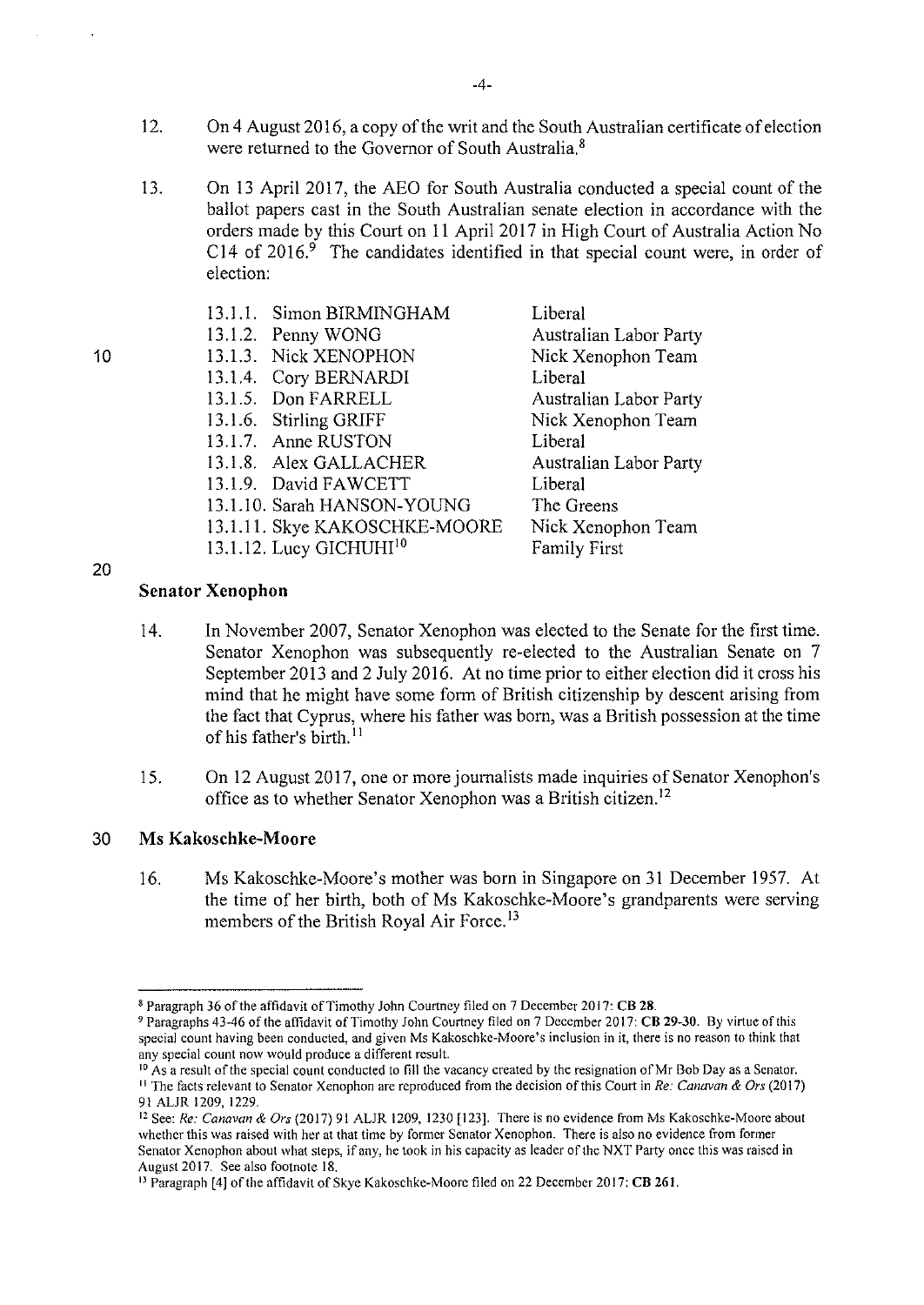- 17. Ms Kakoschke-Moore's maternal grandparents were both born in the United Kingdom. <sup>14</sup>
- 18. Prior to 1970, Ms Kakoschke-Moore's mother and her grandparents lived in the United Kingdom, then in Singapore, then in the United Kingdom again. <sup>15</sup>
- 19. Ms Kakoschke-Moore's parents were married on 15 October 1983 in Australia.<sup>16</sup>
- 20. Ms Kakoschke-Moore was born in Darwin, Australia, on 19 December 1985.<sup>17</sup>
- 21. In 1997 or 1998, Ms Kakoschke-Moore lived overseas in Oman.<sup>18</sup>
- 22. On 22 November 2017, Ms Kakoschke-Moore wrote to the President of the Senate tendering her resignation as a Senator. In her letter of resignation ("the resignation letter"), Ms Kakoschke-Moore wrote, relevantly:

"I received confirmation overnight that, pursuant to section 44 of the Constitution, I am dual Australian and British citizen and therefore ineligible to hold office.

Accordingly, I tender my resignation from the Senate, effective immediately."

23. On 28 November 2017, the President of the Senate, pursuant to s 376 of the *Electoral Act,* referred a number of questions for determination arising from the vacancy in the Senate in the place for which Skye Kakoschke-Moore was returned.<sup>19</sup> The resignation letter was tabled in the Senate on 27 November 2017.<sup>20</sup>

## Timothy Storer

- 24. On 23 May 2016, Mr Storer registered as a candidate for a place in the Senate in respect of the 2016 election.<sup>21</sup>
	- 25. Prior to the polls conducted on 2 July 2016, the NXT Party published advertising literature in the community promoting its candidates running for election at the 2016 election. $22$

20

<sup>&</sup>lt;sup>14</sup> Paragraphs [5]-[6] of the affidavit of Skye Kakoschke-Moore filed on 22 December 2017: CB 261.<br><sup>15</sup> Paragraph [10] of the affidavit of Skye Kakoschke-Moore filed on 22 December 2017: CB 262.<br><sup>16</sup> Paragraphs [3]-[9] of of Ms Kakoschke-Moore 's citizenship status whilst in Oman, when she moved there, the basis upon which she did so, and when she returned to Australia. There is no evidence from Ms Kakoschke-Moore about what, if any, steps she took in the period from 1997/8 (when she lived in Oman) and November 2017 when she says her British status was confirmed. Similarly there is no evidence of what if any records exist about that status. It is also relevant that there is no evidence filed by Ms Kakoschke-Moore's father who is said to have made the inquiry referred to in paragraph ll of the Ms Kakoschke-Moore's affidavit and the grounds upon which it was considered appropriate to direct those inquiries to the British embassy. There is also no evidence from Ms Kakoschke-Moore's mother from whom she acquired her citizenship. Further, objection is taken to the assertions in paragraph 11 about Ms Kakoschke-Moore's 'belief about her state of mind. The degree of uncertainty expressed in that paragraph renders the evidence uncertain and incomplete. See also footnote 12.<br><sup>19</sup> CB 2-14.<br><sup>20</sup> Letter from the President of the Senate dated 28 November 2017: **CB 3 and 12.** 

<sup>&</sup>lt;sup>21</sup> Paragraph [9] of the affidavit of Timothy Raphael Storer filed on 22 December 2017: CB 245.<br><sup>22</sup> See Exhibit TRS2 to the affidavit of Timothy Raphael Storer: CB 253.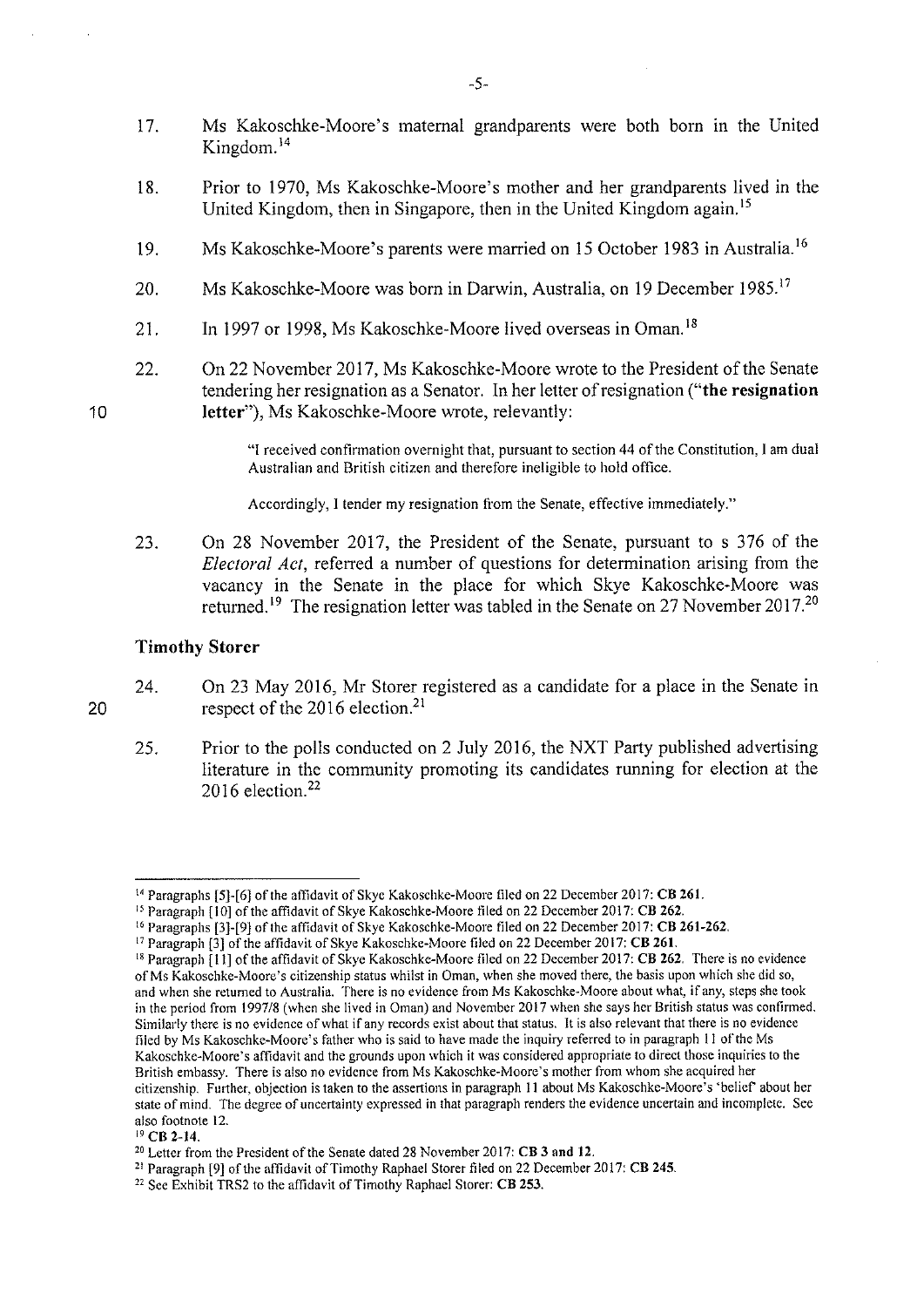- 26. Mr Storer was not declared returned after the 2016 election but he remained a member of the NXT Party.<sup>23</sup>
- 27. Mr Storer was a member of the NXT Party at all material times prior to, during and after the 2016 election. He remained a member until 3 November 2017, after he was purportedly expelled as a member.

## **The Nick Xenophon Team political party**

- 28. NXT is a registered political party.<sup>24</sup> It was registered as a party prior to the 2016 election.
- 29. Ms Kakoschke-Moore was a member of NXT at the time of the 2016 election. Since then she has continually been, and remains, a member of NXT.

# **Part V: Outline of Mr Storer's Submissions**

### *Introductory*

- 30. On 4 August 2016, Ms Skye Kakoschke-Moore was returned as having been elected as a Senator for South Australia. However, on 22 November 2017, she resigned that place on the grounds that she was disqualified from being a Senator by virtue of section 44(i) of the *Constitution*.<sup>25</sup> Thereafter, the President of the Senate referred (by letter dated 28 November 2017) questions under section 376 of the Electoral Act to this Court.<sup>26</sup>
- 31. By virtue of Ms Kakoschke-Moore's resignation on grounds expressly stated to be based on section 44(i) of the *Constitution,* there is no doubt that there is a vacancy in the representation of South Australia in the Senate and that that vacancy must be filled. The only issue raised by this reference is whether Ms Kakoschke-Moore could be included as a candidate in the determination of how that vacancy is to be filled.
	- 32. Mr Storer contends that, because the vacancy happened as a result of the application of section 44(i) of the *Constitution,* the vacancy should be filled in the usual way, namely by a special count of the ballots cast at the 2016 election. This is consistent with the approach taken by this Court in numerous cases including *Sykes v Cleary,<sup>27</sup> In Re Wood, 28 Re Cul/eton29, Re Cul/eton [No 2j3°, Re Canavan; 31 Re Ludlam; Re Waters; Re Roberts [No 2}; Re Joyce; Re Nash; Re Xenophon* and *Re Nash [No 2].32*

<sup>30</sup> (2017) 91 ALJR 311.<br><sup>31</sup> (2017) 91 ALJR 1209.

20

30

<sup>&</sup>lt;sup>23</sup> Paragraph [12] of the affidavit of Timothy Raphael Storer: CB 245.<br><sup>24</sup> Paragraph [26] of the affidavit of Timothy John Courtney filed on 7 December 2017: CB 27.

*<sup>25</sup>***Ms** Kakoschke~Moore **wrote to the President of the Senate in the following terms:** *"/received confinnation overnight that, pursuant to section 44oft he Constitution, I am dual Australian and British citizen and therefore ineligible to hold office. Accordingly, I tender my resignation from the Senate, effective immediately."* 

<sup>26</sup> **See below, where the questions are set out.** 

<sup>27</sup>(1992) 176 CLR 77.

<sup>&</sup>lt;sup>28</sup> (1988) 167 CLR 145.

<sup>29</sup>(20 17) 91 ALJR 302.

<sup>&</sup>lt;sup>32</sup> (2017) 92 ALJR 23.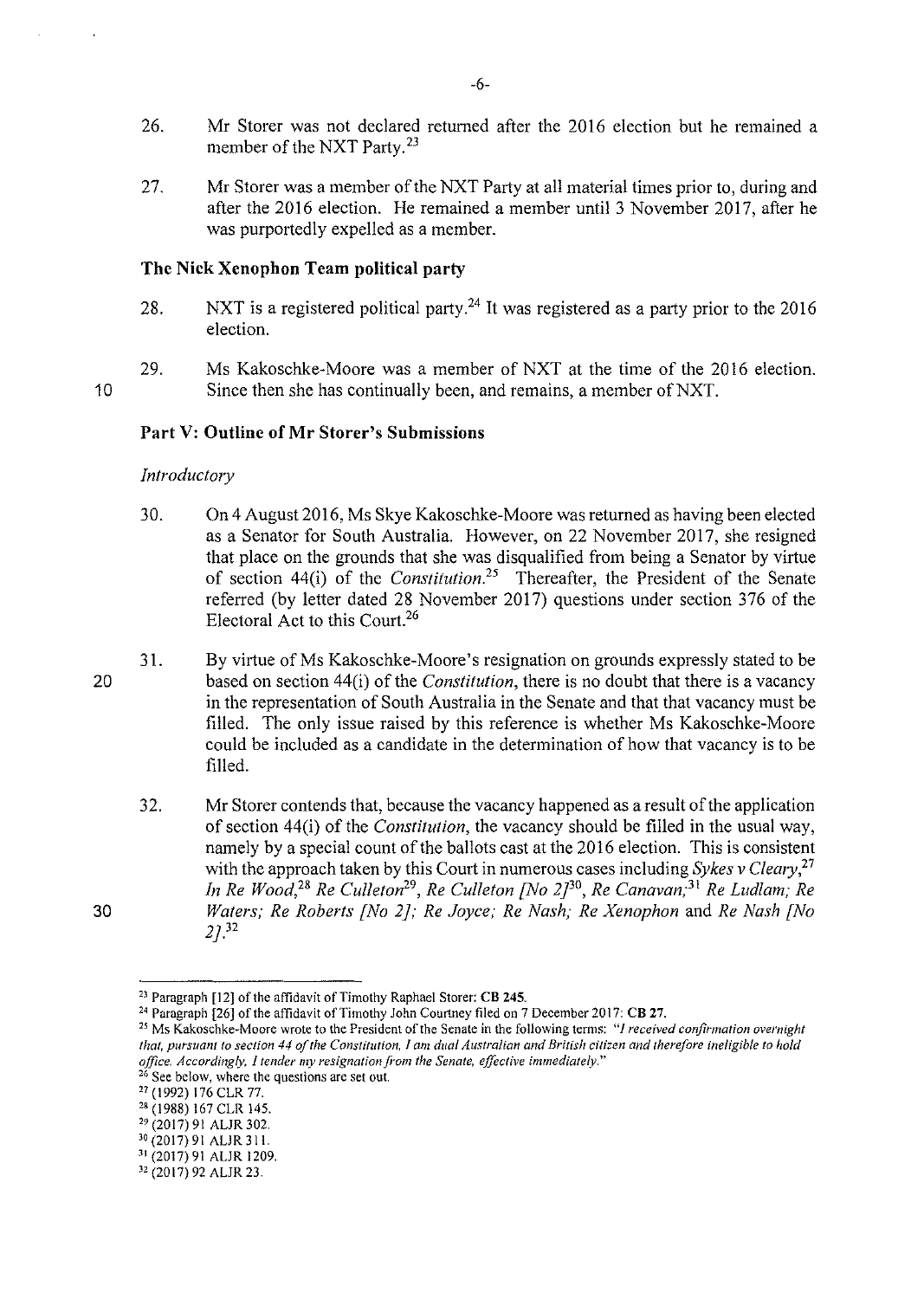- 33.1. the convention debates;  $3<sup>34</sup>$  or
- 33 .2. the structure of the *Constilution; <sup>35</sup>*or
- 33.3. considerations of representative government and party politics.<sup>36</sup>

Ms Kakoschke-Moore submits that these factors call for a very different interpretation of section 44(i) of the *Constitution* and therefore an alternative (and radical) approach to the conduct of the special count. In further support of such an approach, it is said that the facts of this case are not covered by the numerous recent (and some older) decisions of this Court, including *Re Culleton* and *Re Nash (No 2).* 

- 34. Mr Storer submits that these submissions should be rejected. They call into question the approach taken by this court in numerous cases but, that aside, if accepted they would require a different result to have been reached in *Re Cul/eton, Re Canavan et all* (respecting Senators Ludlam and Waters) and *Re Nash (No 2).* <sup>37</sup> In Mr Storer's submission, the principles developed by this Court, and the procedures for filling vacancies having been *"carefully worked out in a significant*  succession of cases<sup>", 38</sup> the radical approach of Ms Kakoschke-Moore should not be accepted."
- 35. Further, Ms Kakoschke-Moore's submissions would require that a vacancy caused by section 44(i) disqualification be filled by the very same candidate whose disqualification caused the vacancy in the first place. Such a conclusion would not only be surprising, but would lead to confusion of principle and a complexity of application in a field of law which requires certainty and clarity. As this Court said in *Re Canavan et al* <sup>39</sup> at [47]-[48]:

47. Section 44(i) does not say that it operates only if the candidate knows of the disqualifying circumstance. It is a substantial departure from the ordinary and natural meaning of the text of the second limb to understand it as commencing:

20

30

<sup>33</sup> **See paragraph 56 ofMs Kakoschke-Moore's submissions.** 

<sup>34</sup>**This was examined by this Court in numerous cases including** *Re Day: Re Culleton; Re Culleton (No 2)* **and** *Re Day (No 2).* 

<sup>&</sup>lt;sup>35</sup> This was also examined in *Re Day (No 2)* (2017) 91 ALJR 518. <sup>36</sup> Another factor examined in *Re Day (No 2).* 

<sup>37</sup>**In** *Re Culleton,* **Mr Culleton's conviction had been annulled before the decision of the Court. In** *Re Canavan et a/,* **Mr Ludlam and Ms Waters had already resigned their places in the Senate prior to the references by the President of the Senate to this Court. In respect of** *Re Nash (No 2},* **Ms Hughcs had resigned her office of profit on the day of the judgment delivered by this Court in** *Re Nash,* **and prior to the conduct of the special count.** 

<sup>38</sup>*Re Day (No.2)* (2017) 91 ALJR 518,528 [47]. 39 *Re Canavan; Re Ludlam; Re Waters; Re Roberts [No 2]; Re Joyce; Re Nash; Re Xenophon* **(2017) 91 ALJR 1209.**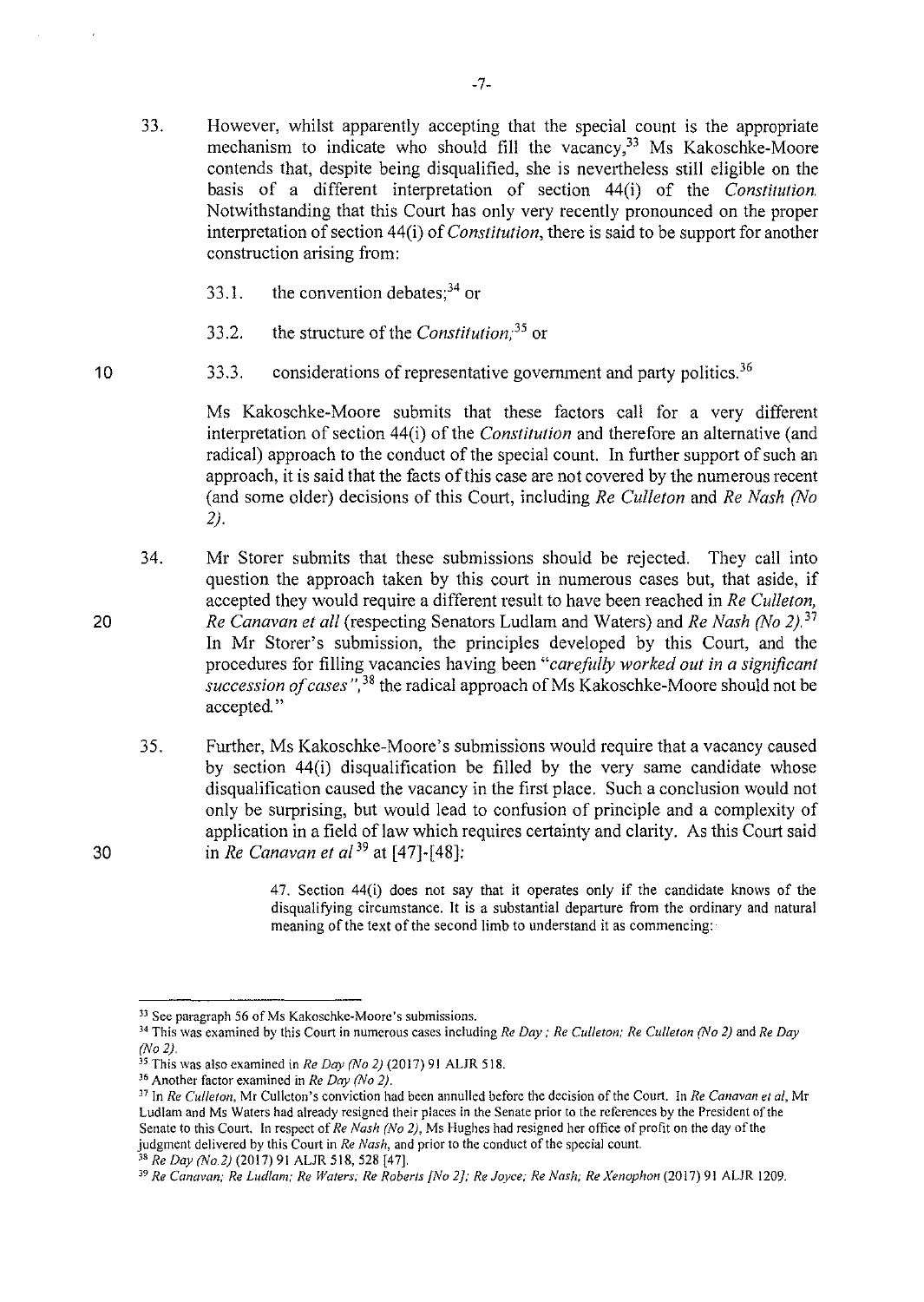#### "Any person who:

(i) ... knows that he or she is a subject or a citizen ... "

[48] Further, to accept that proof of knowledge of the foreign citizenship is a condition of the disqualifying effect of s 44(i) would be inimical to the stability of representative government. Stability requires certainty as to whether, as from the date of **nomination, a candidate for election is indeed capable of being chosen to serve, and**  of serving, in the Commonwealth Parliament. This consideration weighs against an interpretation of s 44(i) which would alter the effect of the ordinary and natural meaning of its text by introducing the need for an investigation into the state of mind of a candidate. [Emphasis added]

*Power and Jurisdiction<sup>40</sup>*

- 36. Section 376 of the *Electoral Act* confers jurisdiction on this Court to detennine a question either:
	- 36.1. Respecting the qualifications of a Senator or a member of the House of Representatives; or
	- 36.2. Respecting a vacancy in either House of the Parliament;

if such question is referred by resolution to this Court as a Court of Disputed Returns.

37. In this case, on 28 November 2017, the President of the Senate referred<sup>41</sup> the following questions under section 376 of the *Electoral Act:* 

> (a) whether by reason of section 44(i) of the Constitution, there is a vacancy in the representation of South Australia in the Senate for the place for which Skye Kakoschke-Moore was returned;

> (b) if the answer to Question (a) is 'yes', by what means and in what manner that vacancy should be filled;

> (c) what directions and other orders, if any, should the Court make in order to hear and finally dispose of this reference; and

(d) what, if any, orders should be made as to the costs of these proceedings."

- 38. Section 360 of the *Electoral Act* sets out the powers of this Court sitting as a Court of Disputed Returns.<sup>42</sup> Relevantly, this Court has the power:
	- 38.1. To declare that any person who was returned as elected was not duly  $e$ lected;<sup>43</sup>

-8-

20

30

<sup>&</sup>lt;sup>40</sup> In respect of the powers and jurisdiction of the Court, the principles are clearly stated in numerous recent decisions of the Court including *Re Day* (2017) 91 ALJR 262 at [11]-[13]; *Re Culleton* (2017) 91 ALJR 302 per Gageler J at 304 [1] -[8]; *Re Nash (No 2)* (2017) 92 ALJR 23, 27 at [16]-[19]. 41 The President's Reference is at **CB 2.** 

<sup>42</sup> Noting that section 360 of the *Electoral Act* expresses the enumerated powers therein as inclusive, ie., those powers *·' ... shall include the following".* 

<sup>43</sup> Section 360(1)(v) of the *Electoral Act*. Mr Storer submits that whilst, in the usual case, where the member does not resign their place before the Reference, such an order would be required. However where, as here, the sitting member resigns their place because of section 44(i) disqualification, there would appear to be no utility in such a declaration.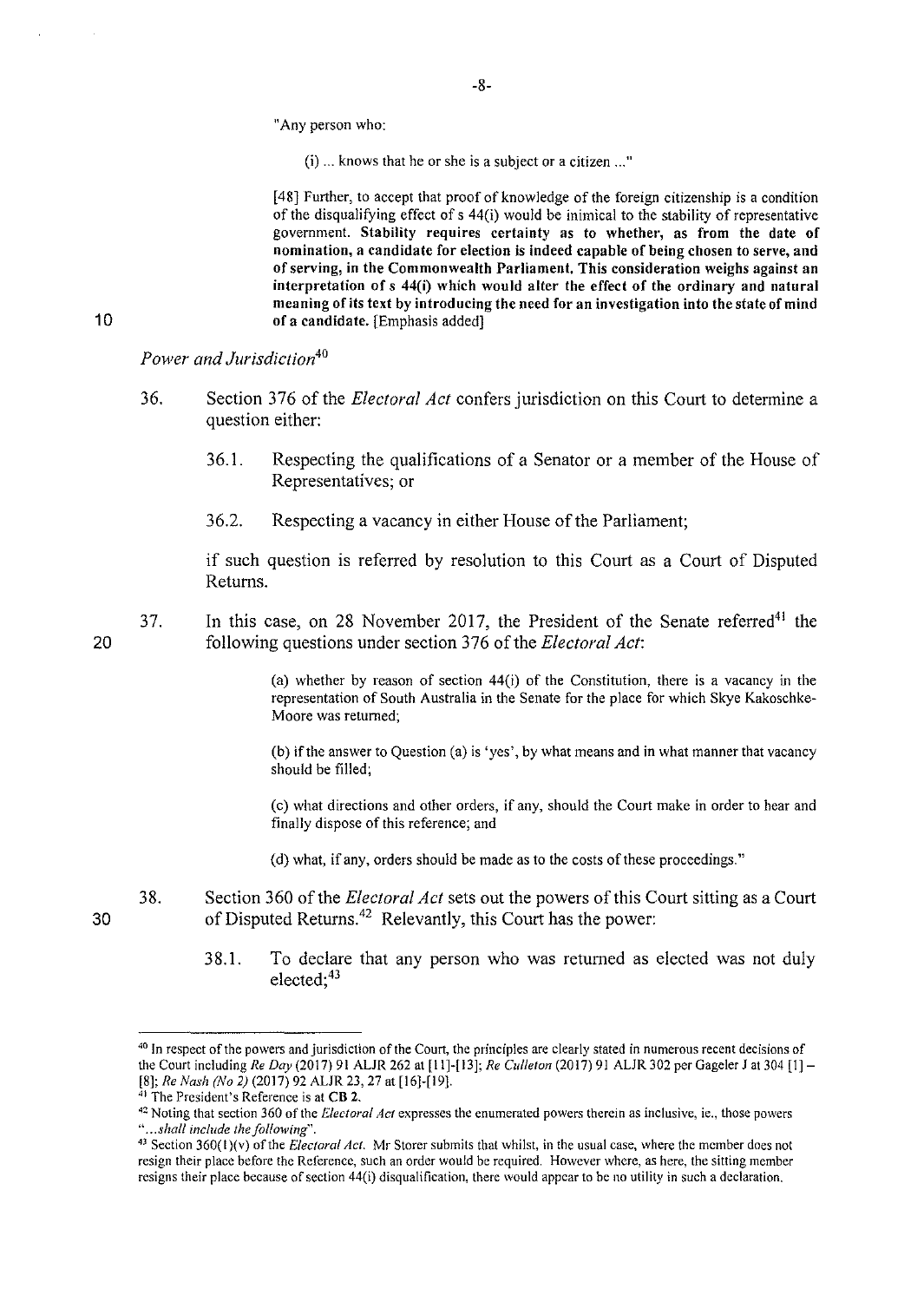38.2. To declare any candidate duly elected who was not returned as elected.<sup>44</sup>

Accordingly, pursuant to the power given to this Court in Section 360(l)(vi) this Court can order a special count to be conducted, and declare a person duly elected as indicated by the outcome of the special count. On the other hand, Ms Kakoschke-Moore was elected invalidly and, had she not resigned, it would have been open to this Court (as a matter of *"justice and sufficiency"45)* to declare that she was not 'duly elected' under section  $360(1)(vi)$  of the Act. It is submitted that as a consequence of her disqualification and subsequent resignation, the power in section  $360(1)(v)$  is not engaged.

10 39. In other words, it is submitted that neither the power in section  $360(1)(v)$  nor the power in section  $360(1)(vi)$  give this Court power to make orders that a disqualified candidate who was invalidly returned as elected and who has since resigned is now able to be re-elected.

*Answers to the Issues Identified in [3* J

- 40. Mr Storer therefore submits that this Court should answer the issues identified in paragraph [3] above as follows:
	- 40.1. **Issue 3.1:** There is a vacancy in the Senate because, as a dual Australian and British citizen, Ms Kakoschke-Moore:
		- 40.1.1. was never validly entitled to nominate for the 2016 election;
		- 40.1.2. was never validly capable of being accepted as a candidate for the 2016 election;
		- 40.1.3. was never validly capable of being returned as elected; and
		- 40.1.4. was never entitled to take a seat in the Senate;

because at all times she was disqualified under section 44 of the *Constitution;* 

- 40.2. **Issue 3.2:** Yes, because Ms Kakoschke-Moore's disqualification on citizenship grounds endures for all purposes related to the 2016 election. It is not open for Ms Kakoschke-Moore (who concedes she was disqualified under section 44(i) of the *Constitution* and who then resigned as a Senator), to be included in a special count because that would defeat the purpose and intent of a special count and would ignore the enduring nature of a section 44(i) disqualification. Further, it is not open for Ms Kakoschke-Moore to be included as a candidate because:
	- 40.2.1. this Court has no power in section 360 of the *Electoral Act* to include Ms Kakoschke-Moore in the special count; and

20

30

-9-

<sup>44</sup>**Section 360(1 )(vi) of the** *Electoral Act.* **Mr Storer says that such an order should ultimately be made in this case if, and only if, a special count identifies him as the next preferred candidate.** 

<sup>&</sup>lt;sup>45</sup> Sue v Hill (1999) 199 CLR 462 per Gleeson CJ, Gummow and Hayne JJ at 486 para [44].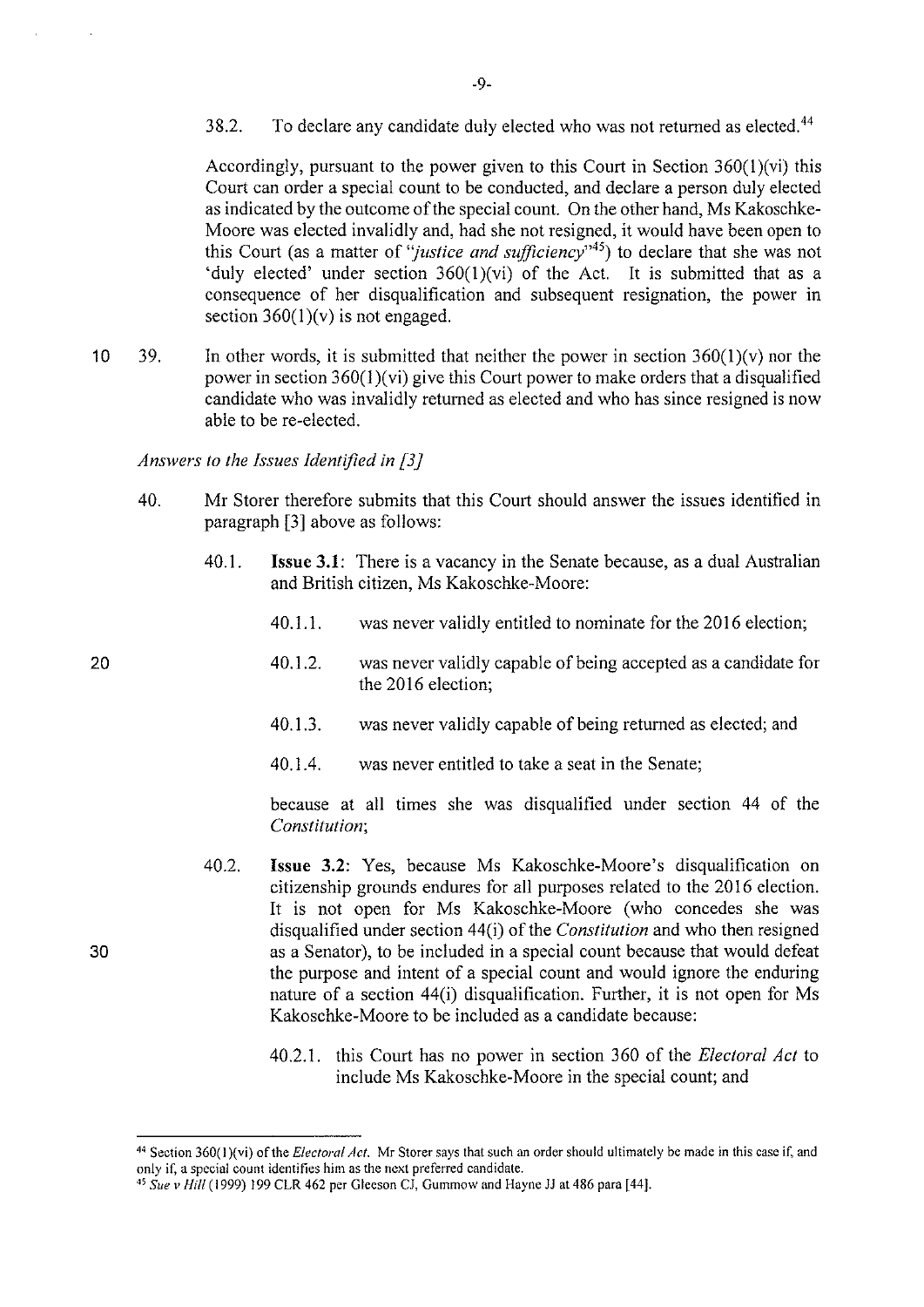- 40.2.2. even if this Court has such power, it would not order that Ms Kakoschke-Moore be included on the facts of this case.
- 40.3. **Issue 3.3:** The fact that sitting member of the Senate chooses to resign her place before a reference is made under section 376 of the *Electoral Act*  does not alter the manner in which that vacancy is to be filled. The act of resignation, and even any subsequent renunciation, cannot rescue or resolve a section 44(i) disqualification. In *Sykes v Cleary,* Mason CJ, Toohey and McHugh JJ said at 99-100:

"The interpretation just rejected would, if it were upheld, enable a public servant who falls within par.(iv) in s.44 to avoid disqualification by resigning from the relevant office of profit after the polling day but before the declaration of the poll. The public servant could be nominated and stand for election and, if he or she secured a majority of votes, have an option to resign and be declared elected or not to resign and be disqualified. The adverse consequences this would have for the electoral process are an additional reason for rejecting the suggested interpretation. The inclusion in the list of candidates on polling day of a candidate who may opt for disqualification may well constitute an additional and unnecessary complication in the making by the electors of their choice. Furthermore, it is hardly conducive to certainty and speed in the ascertainment of the result of the election that it should depend upon a decision to be made by a candidate on or after polling day."

- 41. In addition, the inclusion of Ms Kakoschke-Moore in a special count would contradict the reasoning and result in a line of authority in this Court including  $S$ ykes v Cleary,<sup>46</sup> In Re  $\breve{\bm{\it Wood}}$ ,<sup>47</sup> Re Culleton<sup>48</sup>, Re Culleton [No 2]<sup>49</sup>, Re Canavan;<sup>56</sup> *Re Ludlam; Re Waters; Re Roberts [No 2]; Re Joyce; Re Nash; Re Xenophon* and *Re Nash [No 2]*.<sup>51</sup>
- 42. The arguments advanced in Ms Kakoschke-Moore's submissions appear to be a variation of what this Court rejected in *In Re Wood.* The argument seems to be that, because this Court has not yet had the opportunity to formally declare her disqualified, this Court should proceed on the basis that she is not disqualified and therefore 'deemed' to have been validly elected. The mere fact that this Court has not yet had an opportunity to consider the matter does not alter the fact Ms Kakoschke-Moore was a dual citizen at all relevant times and that thereby she was and remains disqualified for all purposes related to the 2016 election.
- 43. This submission also ignores the outcome in *In Re Wood.* As this Court said in that case, the necessary rule preserving the validity of proceedings of the Senate cannot be applied by analogy to enable a disqualified candidate to claim they were validly elected until formally declared otherwise. In *In Re Wood* this Court said, at [14]:

*"In Vardon v. O'Loghlin [/907} HCA 69; (1907)* 5 *CLR 201 (otp 208) Griffith C.J, speaking for the Court, said that when the election of a person returned as a senator is invalid-*

20

10

30

<sup>46 (</sup> 1992) 176 CLR 77.

<sup>47</sup> (1988) 167 CLR 145.

<sup>48</sup> (20 17) 91 ALJR 302.

<sup>40</sup>(2017) 91 ALJR 311.

so (2017) 91 ALJR 1209.

<sup>51 (20 17) 92</sup> ALJR 23.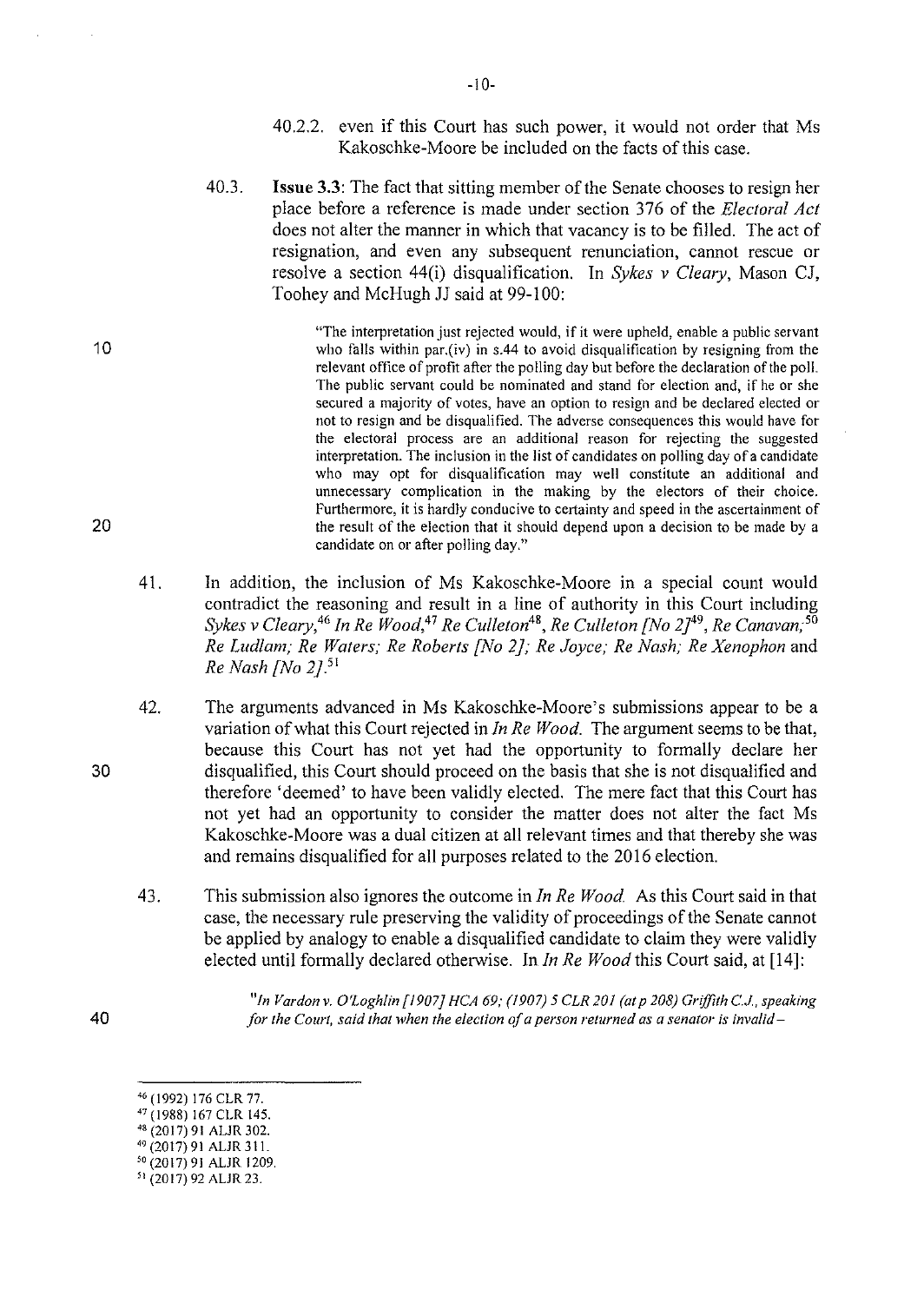*"the return is regarded ex necessitate as valid fOr some purposes unless and until it is successfully impeached. Thus the proceedings of the Senate as a House of Parliament are not invalidated by the presence of a senator without title. But the application of this rule is co-extensive with the reason for it. It has no application as between the sitting senator mu/ any other claimant for the place which he has taken, or as between him and the electors,* **by** *whom he was not in fact chosen."* 

*Or, it might be added, "by whom he could not lawfully have been chosen".* [Emphasis added]

- 44. In short, it is apparent from the totality of Ms Kakoschke-Moore's submissions that the consequence of her submissions would be to create a retrospective fiction about her status as a citizen at relevant times, including the time of nomination,<sup>52</sup> the acceptance of nomination, the lodgment of group nominations and the return of the writ.<sup>53</sup> Further, for the reasons explained in *Sykes v Cleary* it is not open to a disqualified candidate to utilise the special count process by resigning their place and then seeking to be re-elected before this Court has had an opportunity to consider whether they were entitled to it in the first place.
	- 45. In Mr Storer's submission, it follows that the special count should be conducted with both disqualified South Australian candidates, namely Mr Day and Ms Kakoschke-Moore (or any other disqualified candidate) excluded.<sup>54</sup>
- 20 *True Results and Voter Intention* 
	- 46. A further difficulty with Ms Kakoschke-Moore submissions is her claim that because she is now *"only an Australian citizen"55* unless she is included in the special count, this would *"distort"<sup>56</sup>*the *"true results oft he polling"57* or *"voters' intentions.* "58 The submission is misconceived insofar as it suggests that the *"true results of the polling"* means something other than what electors in fact did (i.e. as determined by the scrutiny in Part XXVIII of the *Electoral Act)* at the 2016 election. Secondly, such a submission ignores the fact that Ms Kakoschke-Moore was not legally chosen or capable of being chosen by the electors at the 2016 election. As this Court also said in *In Re Wood*:<sup>59</sup>

*"Section 16 of the Constitution makes the qualifications prescribed by s./63 of the Act the qualifications "of a senator" and a constitutional requirement that senators possess those qualifications is thus createcl The constitutional requirement is not satisfied by a de facto election and return of a candidate who does not possess the prescribed qualifications.*"

10

<sup>&</sup>lt;sup>52</sup> In this case, 9 June 2016 and see paragraph [28] of the affidavit of Timothy John Courtney filed on 7 December 2017: CB24.

<sup>&</sup>lt;sup>53</sup> In this case, 4 August 2016 and see paragraph [36] of the affidavit of Timothy John Courtney filed on 7 December 2017: **CB 28**.

<sup>&</sup>lt;sup>54</sup> This was the procedure ordered when Senator Gichuhi was elected in the seat which Mr Day formerly occupied and **resigned after he became disqualified. On the argument sought to be advanced by Ms Kakoschke-Moore now, that procedure, and the election of Senator Gichuhi would be open to question.** 

<sup>55</sup> See: paragraph [75] of Ms Kakoschke-Moore submissions filed on 15 January 2017 (Ms Kakoschke-Moore's **submissions).** 

<sup>56</sup> **Sec paragraph [55] and [61] ofMs Kakoschke-Moore's submissions.** 

<sup>57</sup> **See paragraph [79] Ms Kakoschke-Moorc submissions.** 

<sup>58</sup> **See paragraph [78] of Ms Kakoschke-Moore submissions.** 

<sup>59</sup> *In Re* Wood(l988) 167 CLR 145 at 162-163.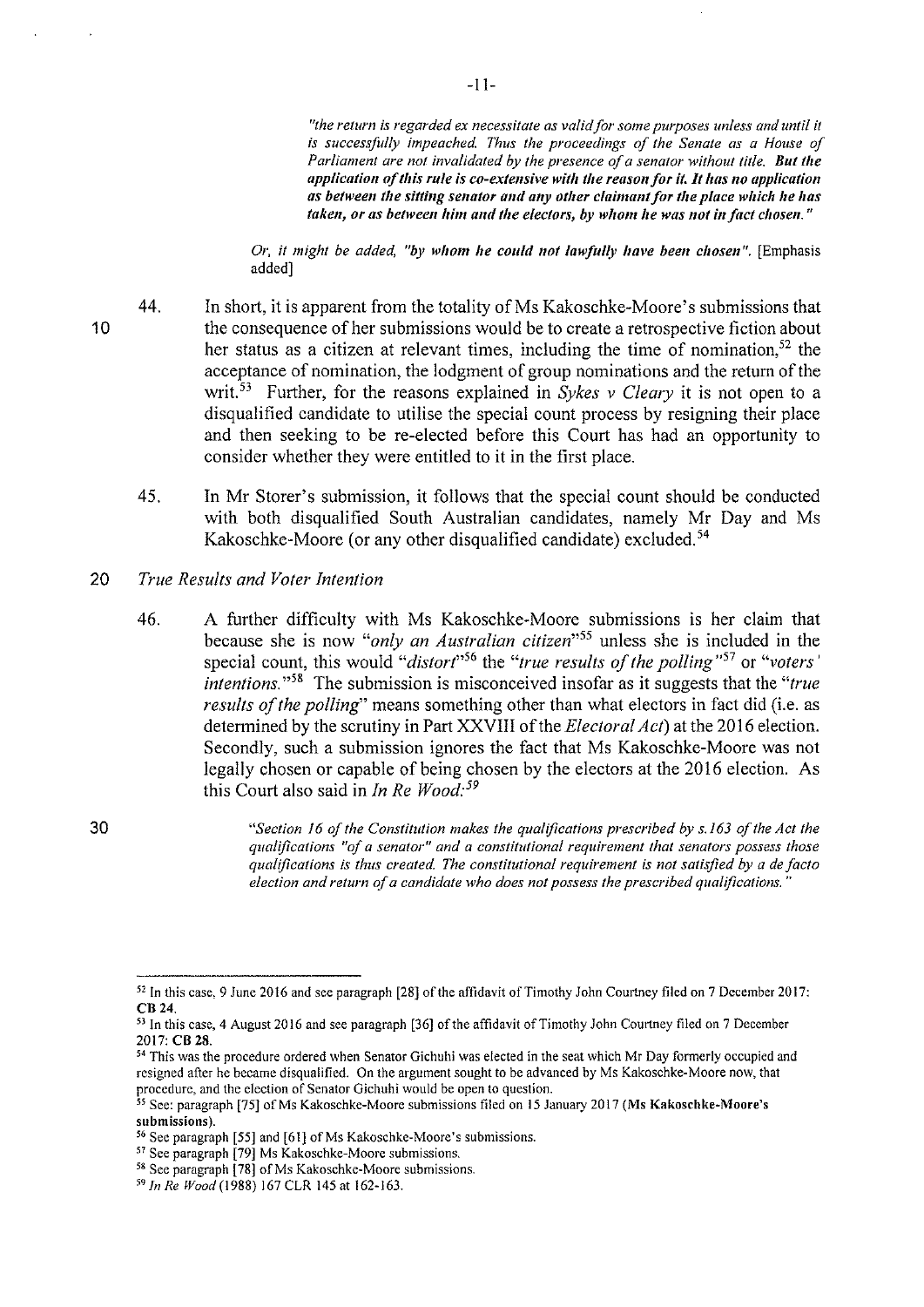- 47. Ms Kakoschke-Moore was not chosen by the electors at the 2016 election because she was never eligible to be nominated.<sup>60</sup> It is not now open to her to suggest that a failure to include her **in** the special count for the 2016 election would lead to a failure to realise the "*true results of the polling*"<sup>61</sup> in that election. On the contrary, if the special count reveals that the electors chose Mr Storer, as the next candidate on the 'ticket', the inclusion of Ms Kakoschke-Moore as a candidate in the special count would distort the true legal effect of what voters did at the 2016 election.
- 48. The totality of Ms Kakoschke-Moore's submissions conflate the legal consequences of constitutional disqualification, namely the preclusion from participation in the 2016 election at all, with the unrelated fact that Mr Storer will not be a member of the party for which he received formal endorsement when the special count is conducted.<sup> $\dot{\delta}^2$ </sup> The answer to that submission is provided by the *Electoral Act* which establishes that, for the purposes of the particular election (here, the 2016 election), once accepted by the Commissioner, a candidate's endorsement by a political party is determined, once and for all, as at the close of nominations when the relevant party lodges a group nomination form.<sup>63</sup>
	- 49. Insofar as Ms Kakoschke-Moore's submissions invite this Comt to take into account matters which have occurred since the return of the Writ for the 2016 election, such an inquiry is not only irrelevant but also carries the risk that it requires this Court to inquire into political considerations and take into account factors such as party affiliation.
	- 50. As an example, Ms Kakoschke-Moore's submissions raise the possibility that a person could seek to challenge the right of someone in the position of Senator Bernardi to continue to hold his place in the Senate because of his changed political allegiances. Such an application could not succeed because, despite his current political preferences, Senator Bernardi was validly elected at the 2016 election, and has not resigned, and is not otherwise precluded by any constitutional disqualifying factors. As Gageler **J** said in *Re Culleton: <sup>64</sup>*:
		- "[42] I am not satisfied that the orders sought by Senator Culleton are necessary to be made in the reference proceeding to protect the efficacy of any determination or order which might be made in the exercise of the jurisdiction of the High Court that has been invoked by the reference from the Senate. If the Full Court were to determine that, by reason of s 44(ii) of the Constitution, Senator Culleton was disqualified from election at the time he was returned as a Senator on 2 August 2016, the subsequent events would be irrelevant. If the Full Court were to detennine that, by reason of s 44(ii) of the Constitution, Senator Culleton was not disqualified from election when so returned as a Senator, nothing that has been done by Senator Parry by reference to subsequent events would affect the efficacy of that **determination."**

20

10

<sup>&</sup>lt;sup>60</sup> See: *Re Nash (No. 2)* (2017) 92 ALJR 23.<br><sup>61</sup> See paragraph [78]-[79] of Ms Kakoschke-Moore's submissions.

 $62$  See Exhibit TJC-10 to the Affidavit of Timothy John Courtney filed on 15 December 2017 exhibiting the individual **Candidate nominations for Mr Starer and Ms** Kakoschke~Moore **and the inclusion of both on the Group Nomination**  Form lodged by the NXT Party: **CB 161-170.** 

<sup>63</sup>**Here such a form was lodged and a copy is reproduced as Exhibit TJC-3 to the affidavit of Timothy John Courtney:**  CB 42-43.

<sup>64 (20 17) 91</sup> ALJR 302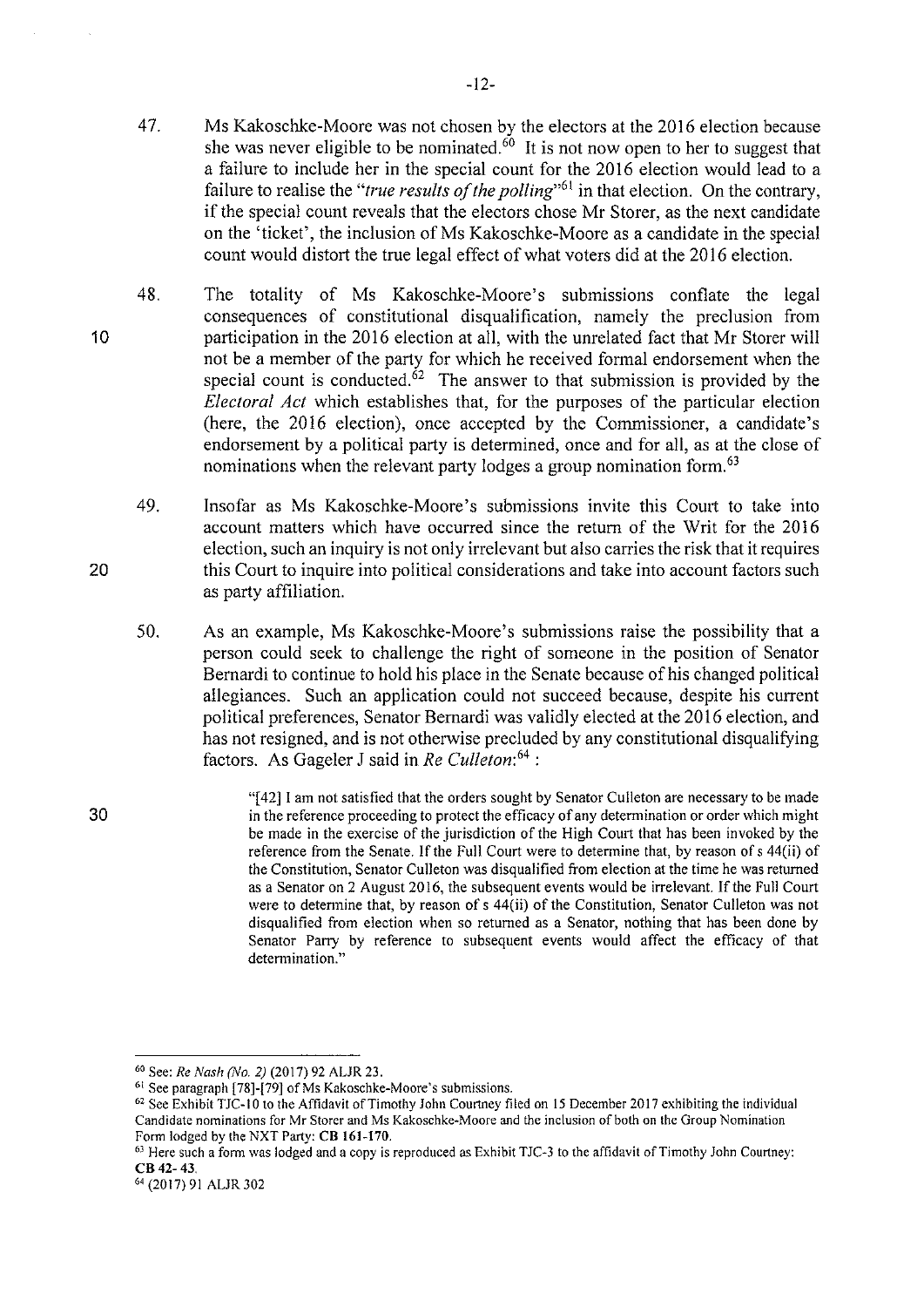51. In short, to give legal effect to what the voters did at the 2016 poll, Ms Kakoschke-Moore cannot now be included in a special count.

# *Time and Other Constraints Imposed by the Electoral Act*

10

20

30

- 52. The provisions of the *Electoral Act* are also directly relevant to these questions. Section  $156(1)$  fixes the day for the close of nominations as not less than 10 days nor more than 27 days after the date of issue of the writ. In this case, the date for the close of nominations was 9 June 2016.<sup>65</sup> At that time, Ms Kakoschke-Moore was a dual Australian and British citizen. Section 162 provides that *"No person shall be capable of being elected as a Senator or a Member of the House of Representatives unless duly nominated."* Ms Kakoschke-Moore's submission would contradict this provision because she was never "duly nominated".
- 53. Similar considerations apply to sections 163, 166, 168 and 169(1) of the *Electoral Act* all of which apply to preclude Ms Kakoschke-Moore and any other Australian citizen from seeking inclusion as a candidate now. In short, because she resigned, Ms Kakoschke-Moore is now in no different position from any other person, including a stranger to this action.

# *Section 168(1) of the Electoral Act: Statutory Deeming of party endorsement*

- 54. For the purposes of the *Electoral Act,* Mr Storer has the relevant NXT Party endorsement because he was a member of the NXT Party at the time of the 2016 election and was included in the group nomination accepted by the Electoral Commissioner.66 It is not now open to Ms Kakoschke-Moore to submit otherwise given the mandatory terms of section 168(1) of the *Electoral Act.* 
	- 55. It is submitted that the expression *"shall be taken to have been"* in section 168(1) of the *Electoral Act* means that the relevant time for the determination of whether a person has an entitlement to receive party preferences is the close of nominations and the close of the polls in respect of that specific election.<sup>67</sup>
- 56. It also follows that, whether or not a person is still a member of a political patiy, or whether the circumstances under which a person was expelled from that party were in accordance with that party's rules, are irrelevant for the purposes of the *Electoral Act.* Given that in this case, the basis for the vacancy was disqualification as a consequence of section 44(i) of the *Constitution,* all that matters is whether a candidate was in the past (ie at the time of the acceptance of the Group Nomination<sup>68</sup>) someone endorsed by the relevant party and accepted as such by the Electoral Commission.

-!3-

<sup>65</sup> **See the Writ which fixes this date: CB 7.** 

<sup>&</sup>lt;sup>66</sup> Exhibit TJC-3 to the affidavit of Timothy John Courtney filed on 7 December 2017: CB 41-43.

<sup>67</sup>**Though not necessary to decide in this case, different considerations might apply in the case of the death of candidate at material times as defined by the** *Electoral Act.* 

<sup>68</sup>**See section 173** *Electoral Act.*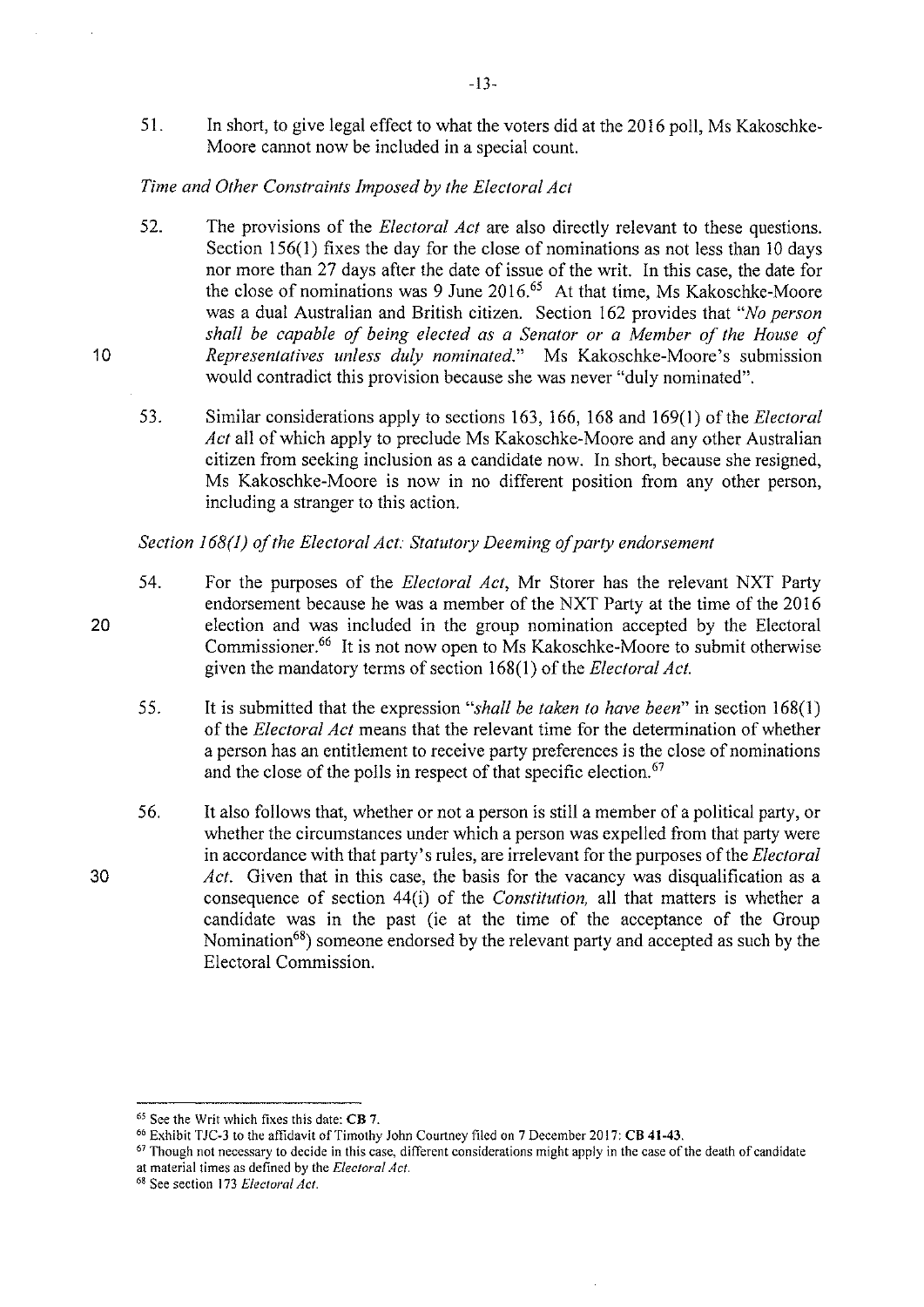# *Requirements for Nomination*

10

20

30

57. The submissions advanced by Ms Kakoschke-Moore would also render meaningless the significance of an end date for the registration<sup>69</sup> and declaration<sup>70</sup> of nominations by the Australian Electoral Officer. It would also mean that there is never an end point to elections or nominations.

# *Re Culleton and Re Nash (No 2) are not distinguishable and not plainly wrong*

- 58. The case advanced by Ms Kakoschke-Moore is contrary to very recent decisions of this Court in *Re Culleton* and *Re Nash (No 2).* In the latter case, after the place for which Ms Nash was returned became vacant, and before any special count was conducted, Ms Hughes (who was identified by a special count as the next prefened candidate) resigned the office of profit which led to her preclusion from election. Despite that, it was held that she was ineligible regardless of her resignation despite the fact that the disqualification factor had been resolved prior to the special count being conducted. There is no material distinction to be drawn based on the facts of this case.
- 59. In *Re Culleton (No 2),* 71 Mr Culleton had a disqualifying conviction and was thereby disqualified from nomination or election despite being returned. Even though that conviction was later annulled, that annulment did not render him not disqualified. The same result must follow in this case. Merely because Ms Kakoschke-Moore renounced her citizenship after the election, that renunciation does not render her retrospectively qualified when she was at all relevant times disqualified.

# **Part VI:Reply to Part VI of Ms Kakoschke-Moore's Submissions**

*Summary of Submissions*<sup>72</sup>

- 60. In answer to paragraph [19] ofMs Kakoschke-Moore's submissions, it is not to the point to suggest that section 44 of the *Constitution* does not address the question of eligibility. That provision is about disqualification, not eligibility.
- 61. It is also obvious that the *Constitution* does not address in detail procedures for the filling of a vacancy; indeed, one would not expect that it would. That function is performed by the *Electoral Act.* The issue is therefore not whether the *Constitution*  addresses party affiliation when addressing the filling of vacancies but whether disqualification endures for the entirety of the process of the 2016 election.
- 62. Paragraph [22] of Ms Kakoschke-Moore's submissions appears to confuse questions about voter intent and party affiliation with the unrelated question of constitutional disqualification. Regardless of whether the intention of the *Constitution* is to import considerations of party affiliation, those considerations cannot inform the proper construction of section 44(i) which deals with disqualification by foreign citizenship. It matters not, therefore, whether a candidate is affiliated with a political party; what matters, for the purposes of

<sup>69</sup>**Section 171 of the** *Electoral Act.* 

<sup>70</sup>**Section 173 of the** *Electoral Act.* 

<sup>&</sup>lt;sup>72</sup> Headings adopted from Ms Kakoschke-Moore's submissions.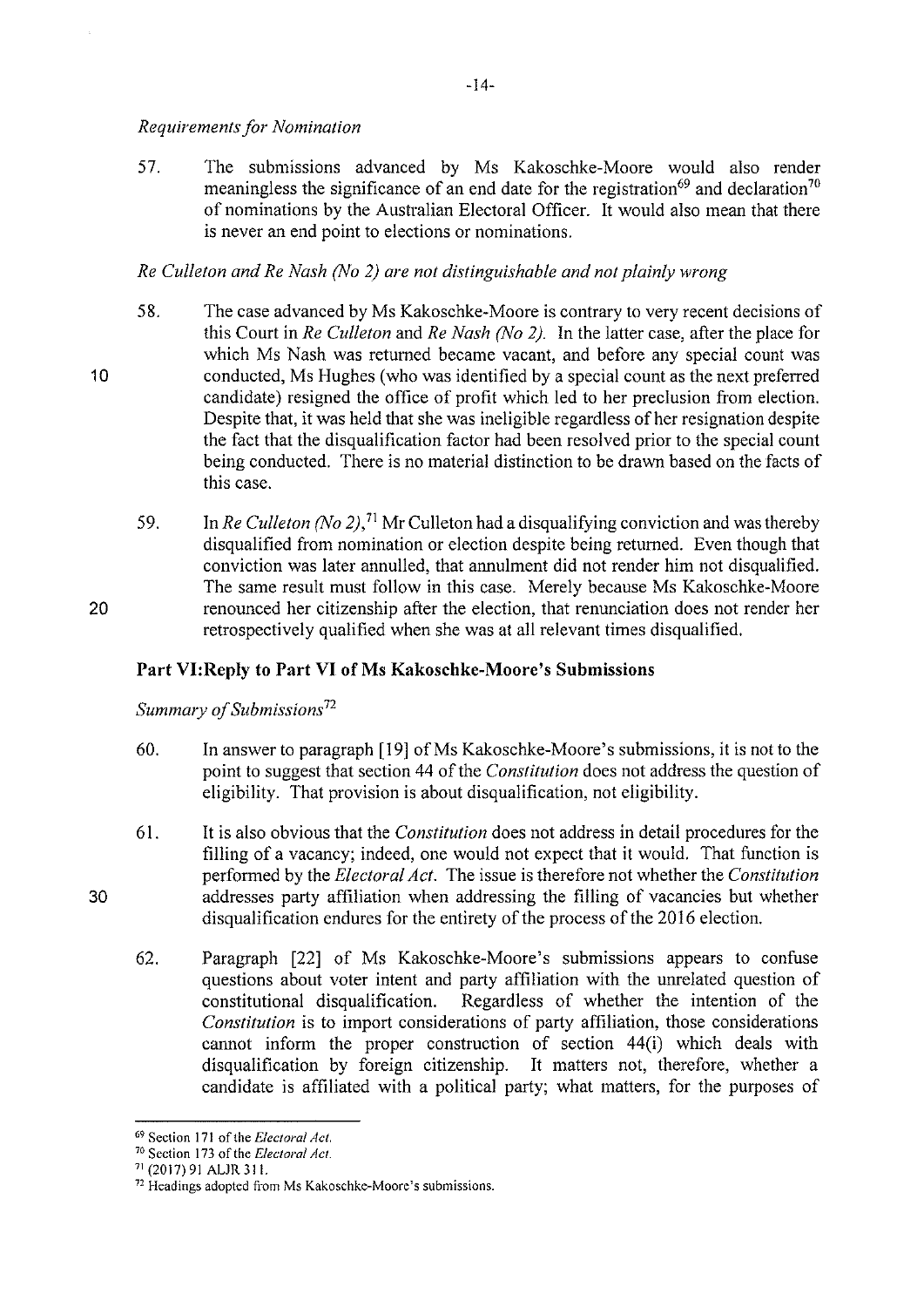disqualification, is whether that person with those affiliations also has foreign or dual citizenship and whether those features endured at the time of the commencement of the relevant election process.

63. As for paragraphs (23] and (24] of Ms Kakoschke-Moore's submissions, such an approach would contradict numerous decisions of this Court including: *Sykes v Cleary/ 3 In Re Wood,* <sup>74</sup>*Re Culleton75, Re Culleton [No 2/6, Re Canavan; 77 Re Ludlam; Re Waters; Re Roberts [No 2]; Re Joyce; Re Nash; Re Xenophon* and *Re Nash [No 2].*<sup>78</sup> The difficulty for Ms Kakoschke-Moore is demonstrated by the use of the descriptor *'disability'* when in fact what section 44(i) of the *Constitution* is addressing is disqualification. Ms Kakoschke-Moore is seeking to imply a temporal limit on the duration of her disqualification and to assert that the disqualification ceases retrospectively upon renunciation.

*'The Convention Debates'* 

- 64. In answer to paragraphs  $[25] [38]$  of Ms Kakoschke-Moore's submissions, the facts of this case do not properly raise any relevant ambiguity about the interpretation of section 44 of the *Constitution.* Principally, this is because Ms Kakoschke-Moore resigned her place in the Senate and therefore has rendered such questions otiose in this case.
- 65. However, in case it is considered relevant, Mr Starer submits that the decision of this Court in *Re Canavan* 79 determined the proper construction of section 44 of the *Constitution,* or at least those parts of it which might have any impact on this case. This Court observed that section 44 was an 'innovation' and yet was accepted as uncontroversial. See *In Re Canavan* at paragraph [35] where the Court said:

"[35] The drafting history demonstrates that the adoption of s 44(i) in its final form was uncontroversial and that the differences between the text that emerged from the Convention in 1891 and the text that emerged from the Convention in 1898 cannot be attributed to any articulated difference in the mischief sought to be addressed by the disqualification it introduced. What the drafting history fails to demonstrate is that the mischief was exhaustively identified in the earlier reference to disqualification arising as a result of an "act" done by a person whereby the person became a subject or citizen, or entitled to the rights or privileges of a subject or citizen, of a foreign power. The earlier reference to an "act" was obviously drawn from the Imperial and colonial precedents. But the drafting history, beginning in 1891, cannot be treated as indicative of an intention on the part of the framers to cleave particularly closely to those precedents. The precedents were confined to vacating the place of a parliamentarian. Disqualification from being chosen as a **parliamentarian was an innovation."** 

*"The Text and Structure of the Constitution"* 

66. In answer to paragraphs (39] - (42] of Ms Kakoschke-Moore's submissions, Mr Storer submits that the only relevance arising from the structure of the constitutional provisions referred to is that, whilst section 15 was amended in 1977 to import

- <sup>77</sup> (2017) 91 ALJR 1209.
- <sup>78</sup> (2017) 92 ALJR 23.

20

30

40

<sup>73 (1992) 176</sup> CLR 77.<br><sup>74</sup> (1988) 167 CLR 145.

<sup>&</sup>lt;sup>75</sup> (2017) 91 ALJR 302.<br><sup>76</sup> (2017) 91 ALJR 311.

<sup>79 (2017) 91</sup> ALJR 1209.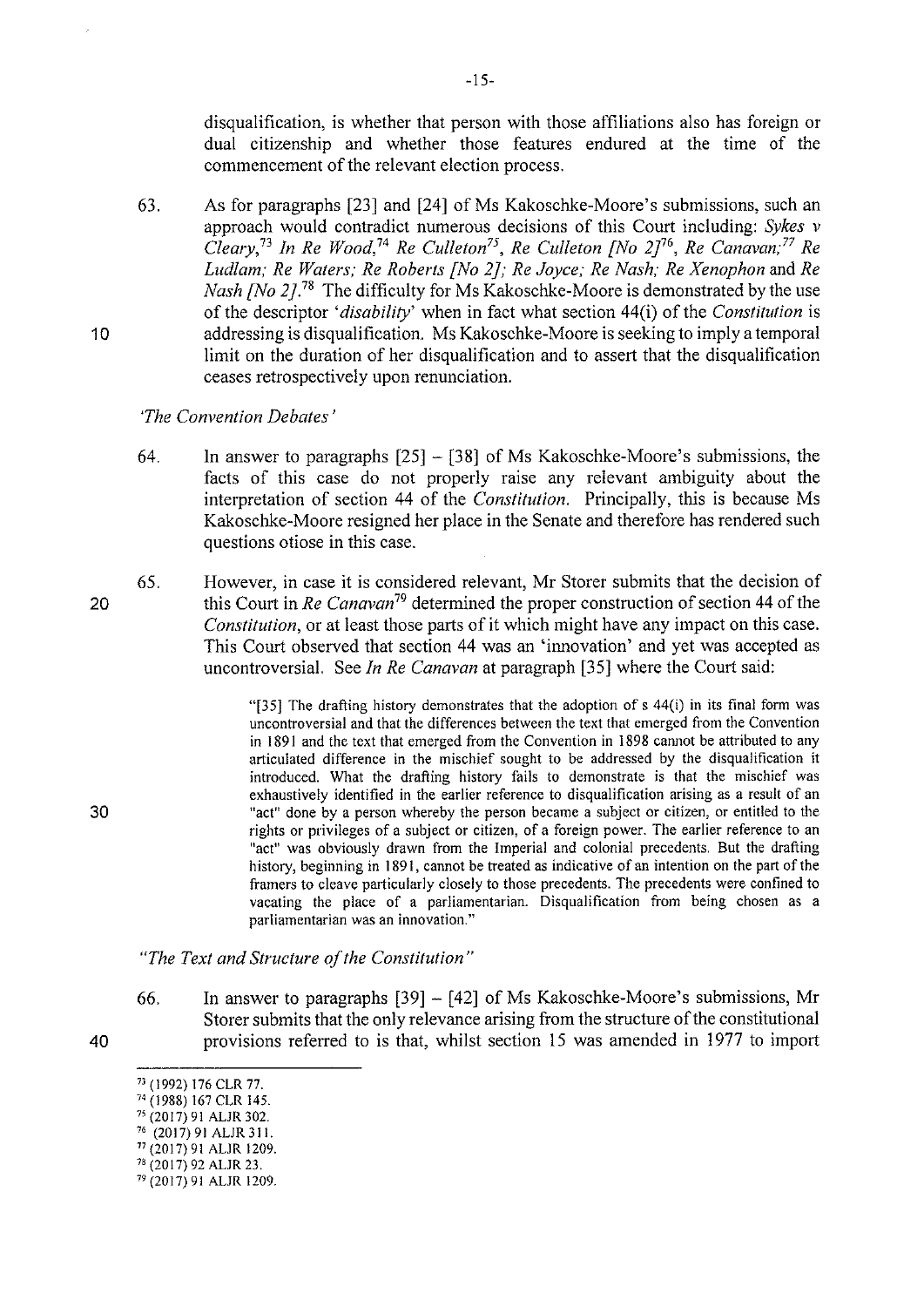questions of party affiliation (to avoid political controversy), the same cannot be said for section 44 of the *Constitution.* Had it been intended that section 44 would operate in the manner contended for now, it would have been open for that provision to have been amended in 1977 at the same time.

- 67. A further answer is that the alternative construction contended for would necessarily require this Court to inquire into questions concerning party affiliation. Such a conclusion would mean that section 44 of the *Constitution* could be interpreted differently depending on the conduct of the candidate in question.
- 10 68. The section 15 procedure only applies in circumstances where the vacating Senator was validly elected and therefore not otherwise disqualified under section 44 of the *Constitution.* A failure to recognise this distinction is what led to the corrective orders made by this Court in *In Re Wood.* There, until corrected by this Court, the Courts below wrongly dealt with a section 44 disqualification case as if it could be resolved by the casual vacancy procedure under section 15 of the *Constitution.* It is submitted that the same error besets the submissions advanced by Ms Kakoschke-Moore now.
- 20 69. It is obviously relevant that section 9 of the *Constitution* leaves it to Parliament to prescribe the means for choosing Senators. In this case, it has done so via the *Electoral Act* which must be applied in accordance with its terms, unless and until Parliament provides otherwise. By virtue of Ms Kakoschke-Moore's dual By virtue of Ms Kakoschke-Moore's dual citizenship status at the relevant time, she cannot now avoid the consequences of section 44(i) of the Constitution, or meet the criteria in the *Electoral Act* which are mandatory statutory preconditions to valid eligibility for candidacy at the 2016 election.

# *The Authorities and 'special counts'*

70. If the authorities have not considered the circumstances arising in this case it is because the language of section 44(i) and the provisions of the *Electoral Act* are sufficiently clear. The latter establishes a detailed procedure and set of preconditions which must be satisfied before one could nominate for an election and therefore be capable of becoming elected. At the same time, section 44 of the *Constitution* operates to establish an overriding precondition which must be met in all cases if the relevant candidate is even capable of lodging a nomination.

# *In Re Wootf<sup>0</sup>*

30

40

- 71. It is incorrect to suggest that *In Re Wood* did not deal with section 44 disqualification. As noted above, that case concerned a vacancy in the senate wrongly characterised as a casual vacancy. This Court identified the error and corrected the decisions below.
- 72. Moreover, 'disability' is not 'disqualification'. Disqualification for the purposes of section 44(i) is enduring (at least for the purposes of the election to which it relates), and cannot be deemed to never have existed.

-16-

<sup>80 (1988) 167</sup> CLR 145.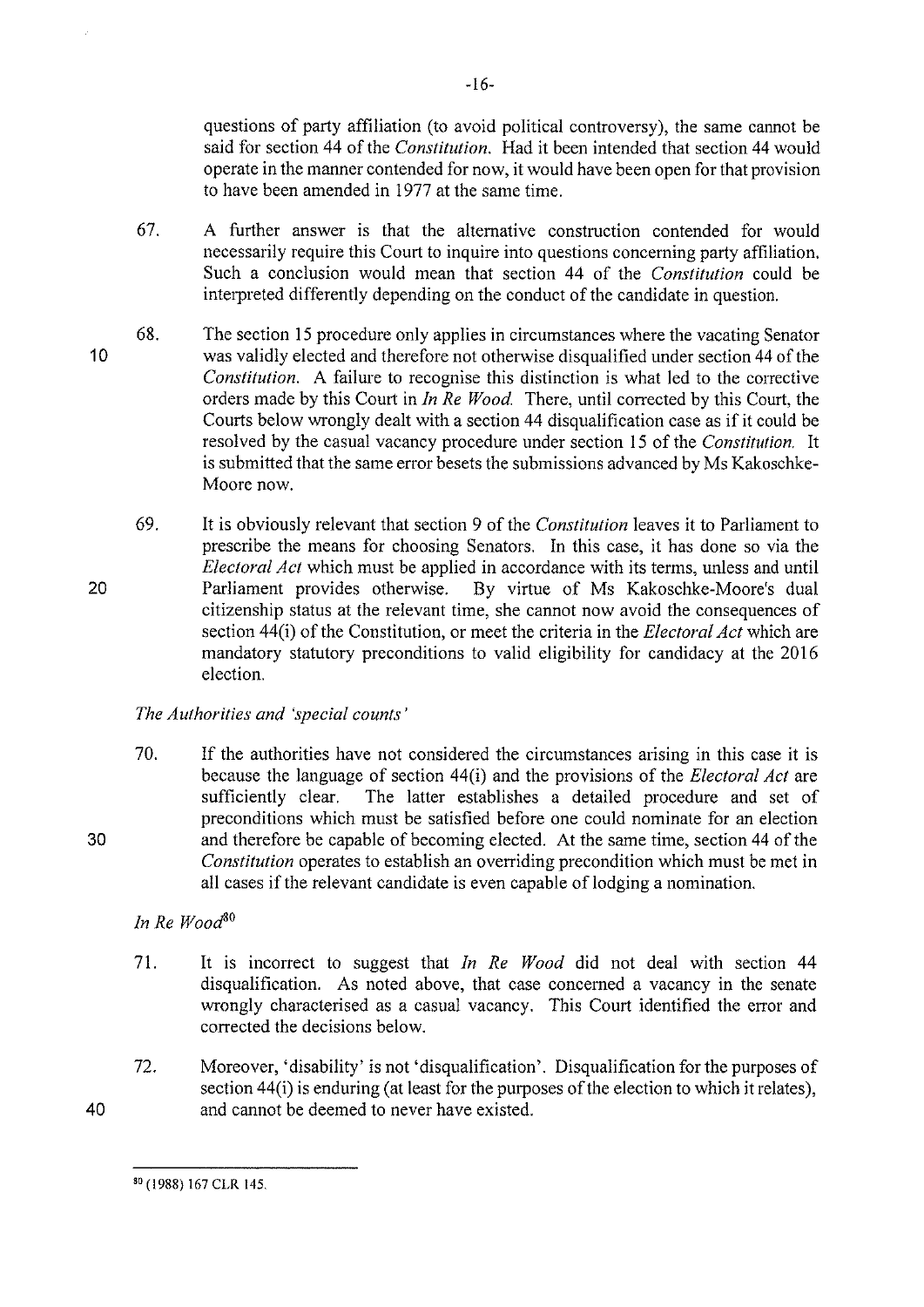## *Other distinguishable authorities*

10

20

30

- 73. *Blundell v Vardon* <sup>81</sup> : It is not clear how it is said the decision in *Blundell v Vardon*  is relevant to the facts of this case and, even if it is, how it can be said to be distinguishable on the basis explained in paragraph [57] of Ms Kakoschke-Moore's submissions. If anything, the reasoning of Barton J in that case about the significance of a special count supports the approach contended for by Mr Storer in this case.
- 74. *Sykes v Cleary*<sup>82</sup>: It is submitted that that decision does not assist Ms Kakoschke-Moore given that she is no longer a Senator and resigned her place on 22 November 2017.
- 75. *Re Culleton (No. 2)*<sup>83</sup>: It is submitted that this case is on all fours with the present case and contrary to the submissions by Ms Kakoschke-Moore. It applies on its facts because Mr Culleton, who had a relevant conviction, was still disqualified despite the conviction being later annulled. The same result must follow in this case. Merely because Ms Kakoschke-Moore renounced her citizenship after the election, that renunciation is not relevant to render her qualified when she was at all relevant times disqualified.
- 76. *Re Day (No. 2)*<sup>84</sup>. Even allowing for the observations made in paragraph [60] of Ms Kakoschke-Moore's submissions, the factors there referred to were held to be insufficient in that case to preclude the election of Ms Gichuhi and the same applies in the present case.
- 77. *Re Canavan85·* Regardless of whether any of the parties in that case put the submissions now being put by Ms Kakoschke-Moore, there is no proper basis upon which such a submission could have been put. Here, Ms Kakoschke-Moore resigned her place in the Senate because she recognised that she was not qualified and conceded she was not eligible. 86
- 78. *Re Nash (No 2)*<sup>87</sup>: It is not clear from paragraph [64] whether it is claimed that Ms Hughes as opposed to Ms Nash was disqualified at the time the Order was made by this Court for a special count. Either way, it does not matter because both were disqualified pursuant to the provisions of section 44(i) of the *Constitution.*
- 79. The facts of this case do not involve or require *"extending the application of the reasoning in Nash (No. 2)".* <sup>88</sup>

*Application toMs Kakoschke-Moore* 

80. The issues defined in paragraphs [75] and [76] of Ms Kakoschke-Moore's submissions are incomplete. The question is not whether she is *"only an Australian* 

 $81$  (1908) 4 CLR 1463.

<sup>82 (1992) 176</sup> CLR 77.

<sup>83 (2017) 91</sup> ALJR 311.

<sup>84 (2017) 91</sup> ALJR 518.<br>85 (2017) 91 ALJR 1209.

<sup>&</sup>lt;sup>86</sup> Sec The Resignation letter: CB 292.

<sup>87 (2017) 92</sup> ALJR 23.

<sup>&</sup>lt;sup>88</sup> Ms Kakoschke-Moore's submissions at [68].